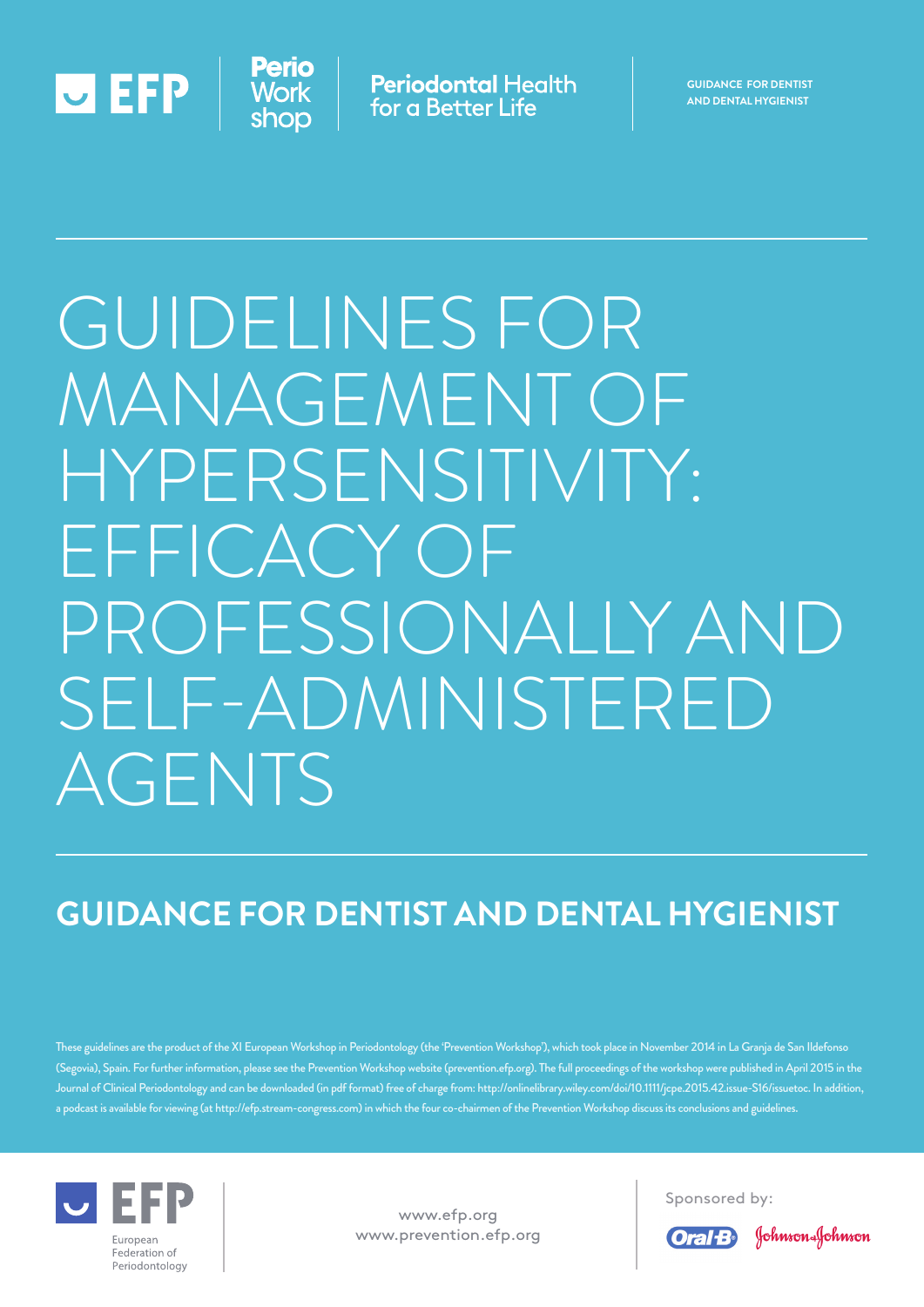

## Guidelines for Management of Hypersensitivity: Efficacy of professionally and self-administered agents

### **Guidance for Dentist and Dental Hygienist**

**Dentine hypersensitivity is defined as the short, sharp pain arising from exposed dentine in response to stimuli, typically thermal, evaporative, tactile, osmotic and chemical, which cannot be ascribed to any other form of dental defect or pathology. In its aetiology the dentine surface needs to be exposed, together with the presence of opened dentinal tubules, which are patent from the dentine surface to the pulp.**

Dentine hypersensitivity is associated with gingival recession, traumatic toothbrushing and/ or frequent acidic dietary challenge to the hard tissue.

Two modes of action are commonly applied in the treatment of dentine hypersensitivity: (1) dentine tubule occlusion with resistance to removal by acidic challenges; (2) modification or blocking of pulpal nerve response. Dentifrices with active agents that have shown an effect on pain reduction are: arginine, calcium sodium phosphosilicate, stannous fluoride and strontium. There are, however, other available self-applied agents with minimal evidence of effectiveness. Professionally applied products are effective in the treatment of dentine hypersensitivity; however, there is insufficient evidence that one specific agent is superior to another.

#### **Recommendations**

Before implementing any specific treatment, the oral-healthcare professional should first confirm the diagnosis of dentine hypersensitivity.

#### **Following this, the potential aetiological factors should be addressed:**

Recording a diet and medical history to assess frequency of exposure to acid. Appropriate advice should be given and referral may be required.



www.efp.org www.prevention.efp.org Sponsored by:



Johnson Johnson